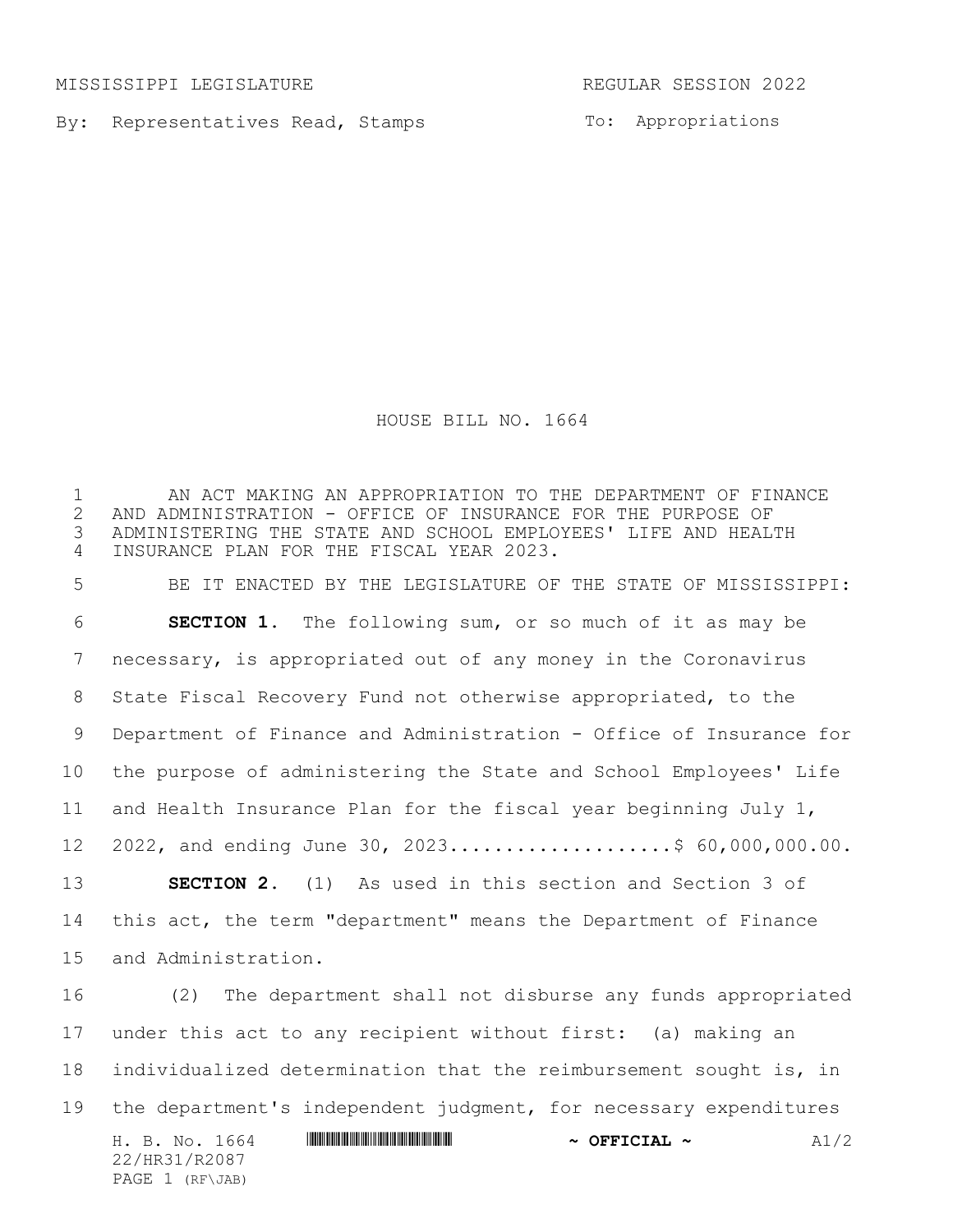eligible under Section 602 of the federal Social Security Act as added by Section 9901 of the federal American Rescue Plan Act of 2021 (ARPA) and its implementing guidelines, guidance, rules, regulations and/or other criteria, as may be amended or supplemented from time to time, by the United States Department of the Treasury; and (b) determining that the recipient has not received and will not receive reimbursement for the expense in question from any source of funds, including insurance proceeds, other than those funds provided under Section 602 of the federal Social Security Act as added by Section 9901 of ARPA. In addition, the department shall ensure that all funds appropriated under this act are disbursed in compliance with the Single Audit Act (31 USC Sections 7501-7507) and the related provisions of the Uniform Guidance, 2 CFR Section 200.303 regarding internal controls, Sections 200.330 through 200.332 regarding sub-recipient monitoring and management, and subpart F regarding audit requirements.

 **SECTION 3.** (1) As a condition of receiving and expending the funds appropriated to the department under this act, the department shall certify to the Department of Finance and Administration that each expenditure of the funds appropriated to the department under this act complies with the guidelines, guidance, rules, regulations and/or other criteria, as may be amended from time to time, of the United States Department of the

22/HR31/R2087 PAGE 2 (RF\JAB)

## H. B. No. 1664 \*HR31/R2087\* **~ OFFICIAL ~**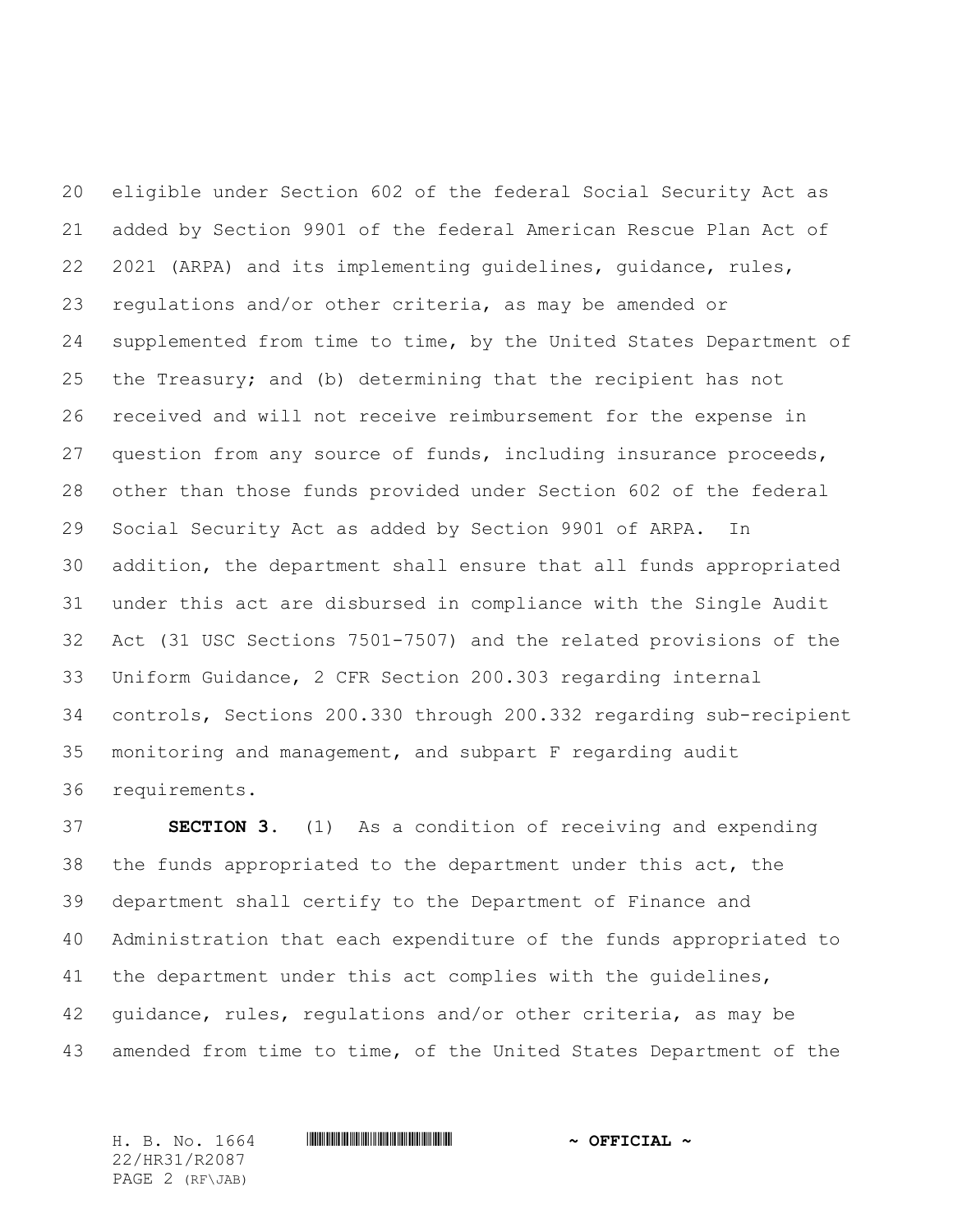Treasury regarding the use of monies from the Coronavirus State Fiscal Recovery Fund established by ARPA.

 (2) If the Office of Inspector General of the United States Department of the Treasury, or the Office of Inspector General of any other federal agency having oversight over the use of monies from the Coronavirus State Fiscal Recovery Fund established by ARPA (a) determines that the department or recipient has expended or otherwise used any of the funds appropriated to the department under this act for any purpose that is not in compliance with the guidelines, guidance, rules, regulations and/or other criteria, as may be amended from time to time, of the United States Department of the Treasury regarding the use of monies from the Coronavirus State Fiscal Recovery Fund established by ARPA, and (b) the State of Mississippi is required to repay the federal government for any of those funds that the Office of the Inspector General determined were expended or otherwise used improperly by the department or recipient, then the department or recipient that expended or otherwise used those funds improperly shall be required to pay the amount of those funds to the State of Mississippi for repayment to the federal government.

 **SECTION 4.** The money appropriated by this act shall be paid by the State Treasurer out of any money in the Coronavirus State Fiscal Recovery Fund not otherwise appropriated, upon warrants issued by the State Fiscal Officer; and the State Fiscal Officer

22/HR31/R2087 PAGE 3 (RF\JAB)

H. B. No. 1664 \*HR31/R2087\* **~ OFFICIAL ~**